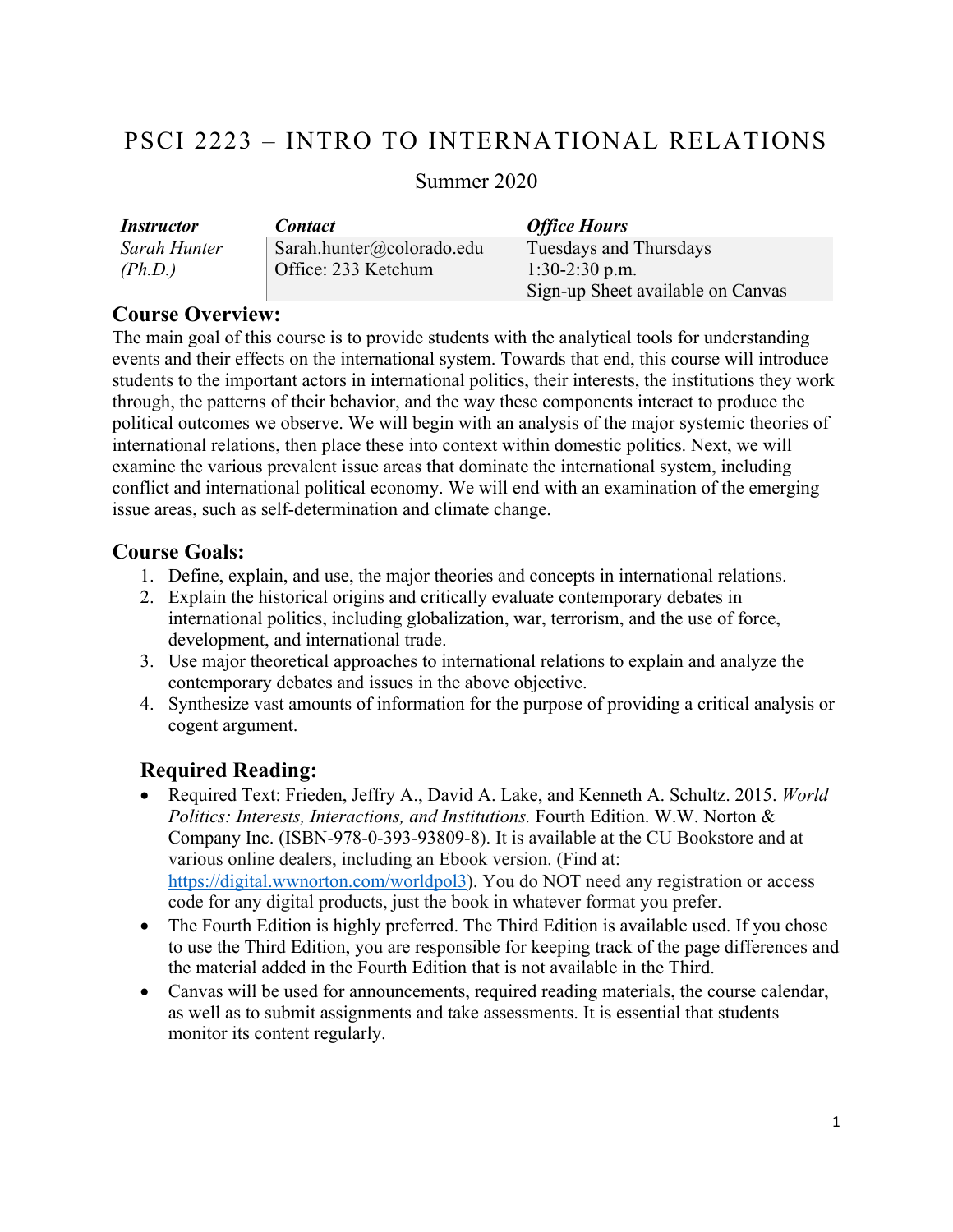# **Assessment Overview:**

| SHIEIIL OVEI VIEW.         |                | <b>Grade Scale</b> |            |      |           |
|----------------------------|----------------|--------------------|------------|------|-----------|
| <b>Reading Quizzes</b>     | (20%)          | A                  | $95 - 100$ |      | 74-76     |
| Discussion Essays          | $(30\%)$       | A-                 | 90-94      |      | $70 - 73$ |
| Midterm Exam<br>Final Exam | (25%)<br>(25%) | B                  | 88-89      | $D+$ | 67-69     |
|                            |                | B                  | 84-87      |      | 64-66     |
|                            |                | $B -$              | 80-83      | $D-$ | $60 - 63$ |
|                            |                |                    | 77-79      | F    | $<$ 59    |
|                            |                |                    |            |      |           |

### **Reading Quiz: 20%**

Students will take a quiz on Canvas that covers the required readings every Monday, Wednesday, and Friday. There are no makeup quizzes. I do not reopen quizzes after their due date. The quizzes are open at the start of the semester, and close at the start of class on the day they are due. I will be dropping your two lowest Reading Quiz grades at the end of the term.

#### **Discussion Essays: 30%**

For each week, there is a prompt posted on Canvas for both Tuesday and Thursday. Students should synthesize the pertinent information from the week's' required material, lectures, and discussions in a persuasive 4-5 paragraph essay. This essay will be posted on a discussion board on Canvas. All students will also be required to reply to **two** other posts. Replies are expected to be respectful and considerate. Please reply to ideas, not people. Each discussion post and replies are due by midnight on the day it is due. Any late work will be graded at half credit. I will also be dropping your lowest Discussion Essay grade.

#### **Exams: 25% each**

*Midterm*: Midterm exam material will be drawn from the following: assigned readings, discussion posts, any movies shown in class, and any other supplementary materials. The midterm will include multiple choice questions, and essay questions. The multiple choice will evaluate mainly definitional knowledge. The essays will evaluate argumentation, broader theoretical understanding, and the ability to formulate and express an informed opinion.

*Final*: The final will be a cumulative evaluation following the pattern of the midterm discussed above. If you complete the assignments, participate in discussions, and reflect on class material and the previous assignments, you should be prepared for this cumulative final with relative ease.

#### **Contact:**

My office hours are on Tuesday and Thursday from 1:30 to 2:30 p.m. over Zoom. These are hours I set aside every week specifically for you. I will be posting a Google Doc sign-up sheet for 15-minute appointments. I will also be available via email to answer any questions. If you can't meet with me during my office hours, feel free to e-mail me to set up an appointment at a different time.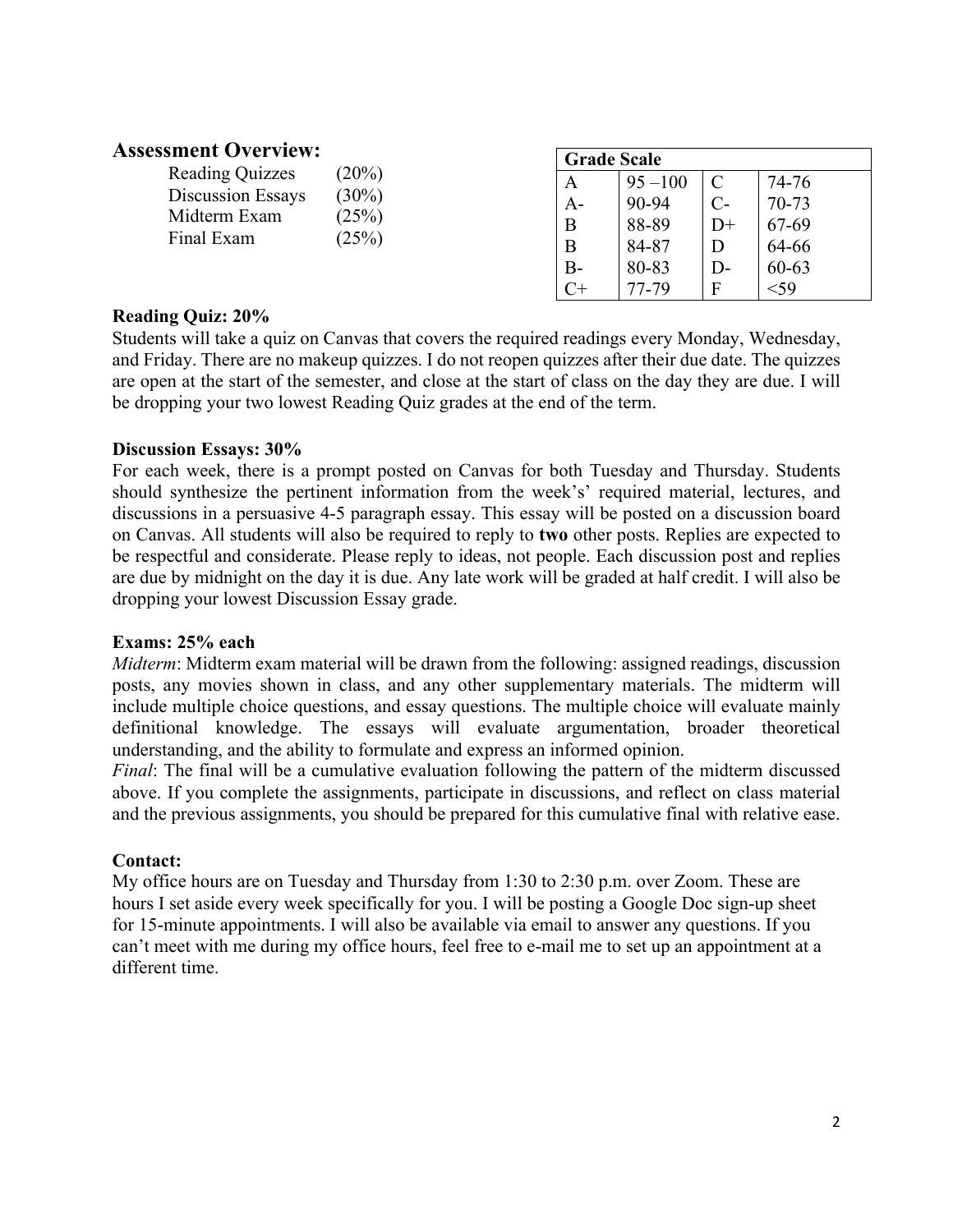# **Course Schedule: (tentative)**

This course syllabus is a general plan for the course; deviations announced to the class by the instructor may be necessary.

|                                                                |              | <b>Introduction to International Relations</b>          |                           |  |
|----------------------------------------------------------------|--------------|---------------------------------------------------------|---------------------------|--|
|                                                                |              | Subject                                                 | <b>Reading Assignment</b> |  |
| Day                                                            |              | <b>Assignment Due</b>                                   |                           |  |
| Monday                                                         | 6/1          | Introduction                                            | The syllabus<br>п         |  |
|                                                                |              | <b>Syllabus Quiz</b>                                    |                           |  |
|                                                                |              | <b>Part 1: Foundations</b>                              |                           |  |
| Tuesday                                                        | 6/2          | <b>History Day</b>                                      | Introduction<br>Π         |  |
|                                                                |              | <b>Discussion 1</b>                                     | Chapter 1: 2-40           |  |
| <b>Understanding Interests, Interactions, and Institutions</b> |              |                                                         |                           |  |
| Wednesday                                                      |              | Interests, Interactions                                 |                           |  |
|                                                                | 6/3          | & Institutions                                          | <b>Chapter 2: 42-82</b>   |  |
|                                                                |              | <b>Reading Quiz 2</b>                                   |                           |  |
| Part 2: War & Peace                                            |              |                                                         |                           |  |
|                                                                |              | <b>Why Are There Wars?</b>                              |                           |  |
|                                                                |              | Bargaining and                                          |                           |  |
| Thursday                                                       | 6/4          | Decreasing War                                          | Chapter 3: 88-134         |  |
|                                                                |              | <b>Discussion 2</b>                                     |                           |  |
|                                                                |              | <b>Domestic Politics and War</b>                        |                           |  |
|                                                                |              | Leaders and                                             |                           |  |
| Friday                                                         | 6/5          | Institutions                                            | Chapter 4: 136-82         |  |
|                                                                |              | <b>Reading Quiz 3</b>                                   |                           |  |
| <b>International Institutions and War</b>                      |              |                                                         |                           |  |
| Monday                                                         | 6/8          | Alliances                                               | Chapter 5: 184-203        |  |
|                                                                |              | <b>Reading Quiz 4</b>                                   |                           |  |
| Tuesday                                                        | 6/9          | <b>Collective Security</b>                              | Chapter 5: 203-232        |  |
|                                                                |              | <b>Discussion 3</b>                                     |                           |  |
|                                                                |              | <b>Violence by Nonstate Actors</b>                      |                           |  |
| Wednesday                                                      | 6/10         | Civil War                                               | Chapter 6: 234-263        |  |
|                                                                |              | <b>Reading Quiz 5</b>                                   |                           |  |
| Thursday                                                       | 6/11         | Terrorism                                               | Chapter 6: 263-288        |  |
|                                                                | $6/12$       | <b>Discussion 4</b>                                     |                           |  |
| Friday                                                         |              | <b>Midterm</b>                                          |                           |  |
| <b>Part 3: International Political Economy</b>                 |              |                                                         |                           |  |
|                                                                |              | <b>International Trade</b><br><b>Domestic Political</b> |                           |  |
| Monday                                                         | 6/15<br>6/16 |                                                         |                           |  |
|                                                                |              | Economy                                                 | Chapter 7: 290-313        |  |
|                                                                |              | <b>Reading Quiz 6</b>                                   |                           |  |
| Tuesday                                                        |              | <b>International Political</b>                          |                           |  |
|                                                                |              | Economy                                                 | Chapter 7: 313-334<br>п   |  |
|                                                                |              | <b>Discussion 5</b>                                     |                           |  |
|                                                                |              | <b>International Financial Relations</b>                |                           |  |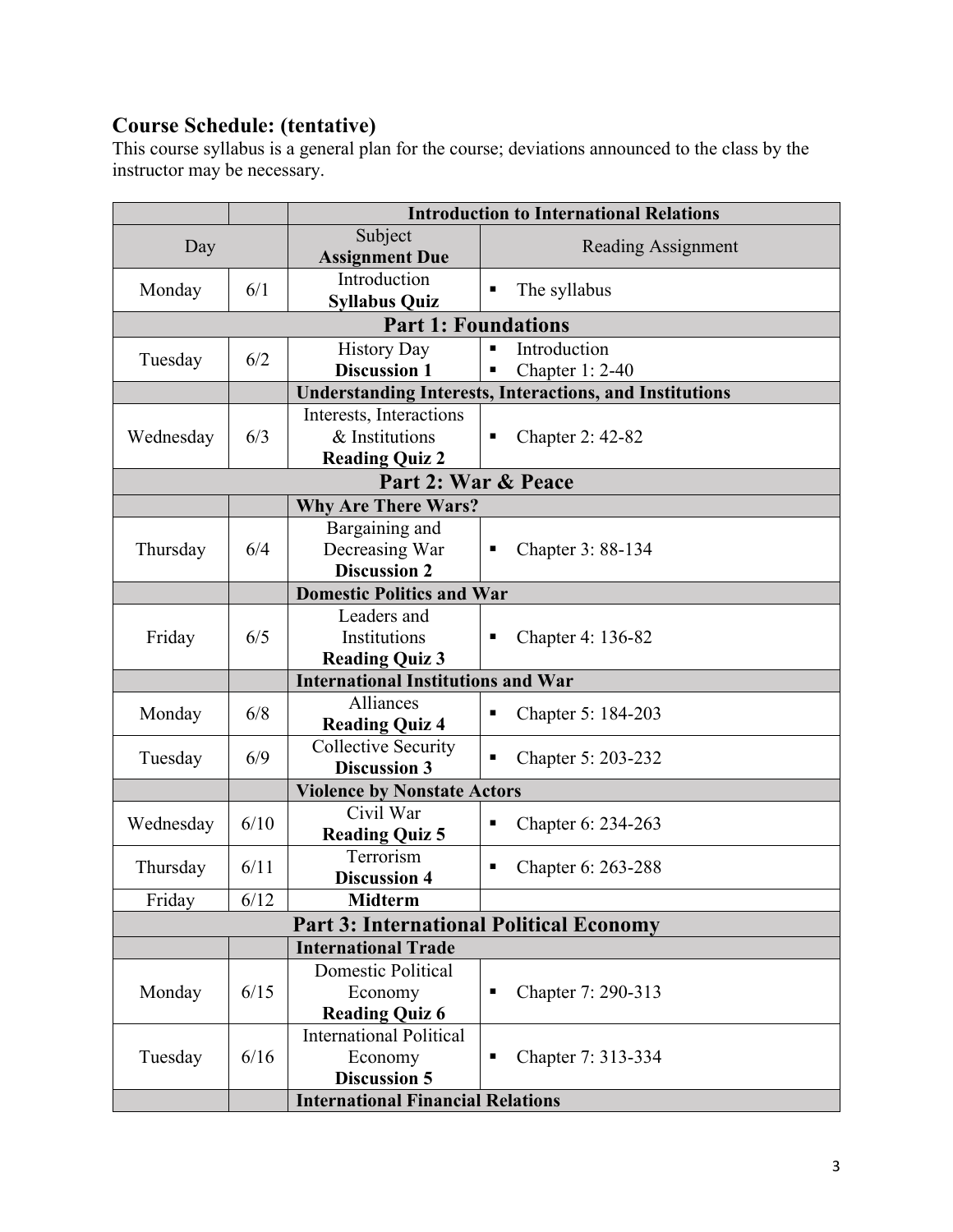| Wednesday                             | 6/17 | Investing<br><b>Reading Quiz 7</b>                                     | Chapter 8: 340-355<br>٠                                         |  |
|---------------------------------------|------|------------------------------------------------------------------------|-----------------------------------------------------------------|--|
| Thursday                              | 6/18 | <b>Cross-Cutting Issues</b><br><b>Discussion 6</b>                     | Chapter 8: 355-378<br>٠                                         |  |
|                                       |      | <b>International Monetary Relations</b>                                |                                                                 |  |
| Friday                                | 6/19 | Monetary Orders &<br>Crises<br><b>Reading Quiz 8</b>                   | Chapter 9: 380-418                                              |  |
|                                       |      |                                                                        | <b>Development: Causes of the Wealth and Poverty of Nations</b> |  |
| Monday                                | 6/22 | Development is Hard<br><b>Reading Quiz 9</b>                           | Chapter 10: 420-441                                             |  |
| Tuesday                               | 6/23 | Policies & Politics<br><b>Discussion 8</b>                             | Chapter 10: 441-454                                             |  |
| <b>Part 4: Transnational Politics</b> |      |                                                                        |                                                                 |  |
|                                       |      | <b>International Law and Norms</b>                                     |                                                                 |  |
| Wednesday                             | 6/24 | Laws & Norms<br><b>Reading Quiz 10</b>                                 | Chapter 11: 456-488<br>Π                                        |  |
|                                       |      | <b>Human Rights</b>                                                    |                                                                 |  |
| Thursday                              | 6/25 | Human Rights<br><b>Discussion 9</b>                                    | Chapter 12: 490-504                                             |  |
| <b>The Global Environment</b>         |      |                                                                        |                                                                 |  |
| Friday                                | 6/26 | Environmental<br>Conflict and<br>Cooperation<br><b>Reading Quiz 11</b> | Chapter 13: 532-568<br>п                                        |  |
|                                       |      | The Future of International Politics                                   |                                                                 |  |
| Monday                                | 6/29 | Conflict<br><b>Reading Quiz 12</b>                                     | Chapter 14: 576-590<br>Ξ                                        |  |
| Tuesday                               | 6/30 | Cooperation<br><b>Discussion 10</b>                                    | Chapter 14: 590-626<br>Π                                        |  |
|                                       |      | <b>Final Exam Review</b>                                               |                                                                 |  |
| Wednesday                             | 7/1  | <b>Exam Review</b>                                                     |                                                                 |  |
| <b>FINAL EXAM</b>                     |      |                                                                        |                                                                 |  |
| <b>Thursday</b>                       | 7/2  | <b>Final Exam</b>                                                      |                                                                 |  |

# **University of Colorado Policies:**

### **Accommodation for Disabilities**

If you qualify for accommodations because of a disability, please submit your accommodation letter from Disability Services to your faculty member in a timely manner so that your needs can be addressed. Disability Services determines accommodations based on documented disabilities in the academic environment. Information on requesting accommodations is located on the Disability Services website. Contact Disability Services at 303-492-8671 or  $\frac{d \sin 6(\partial \theta) \cosh 2\theta}{d \sin 6(\partial \theta)}$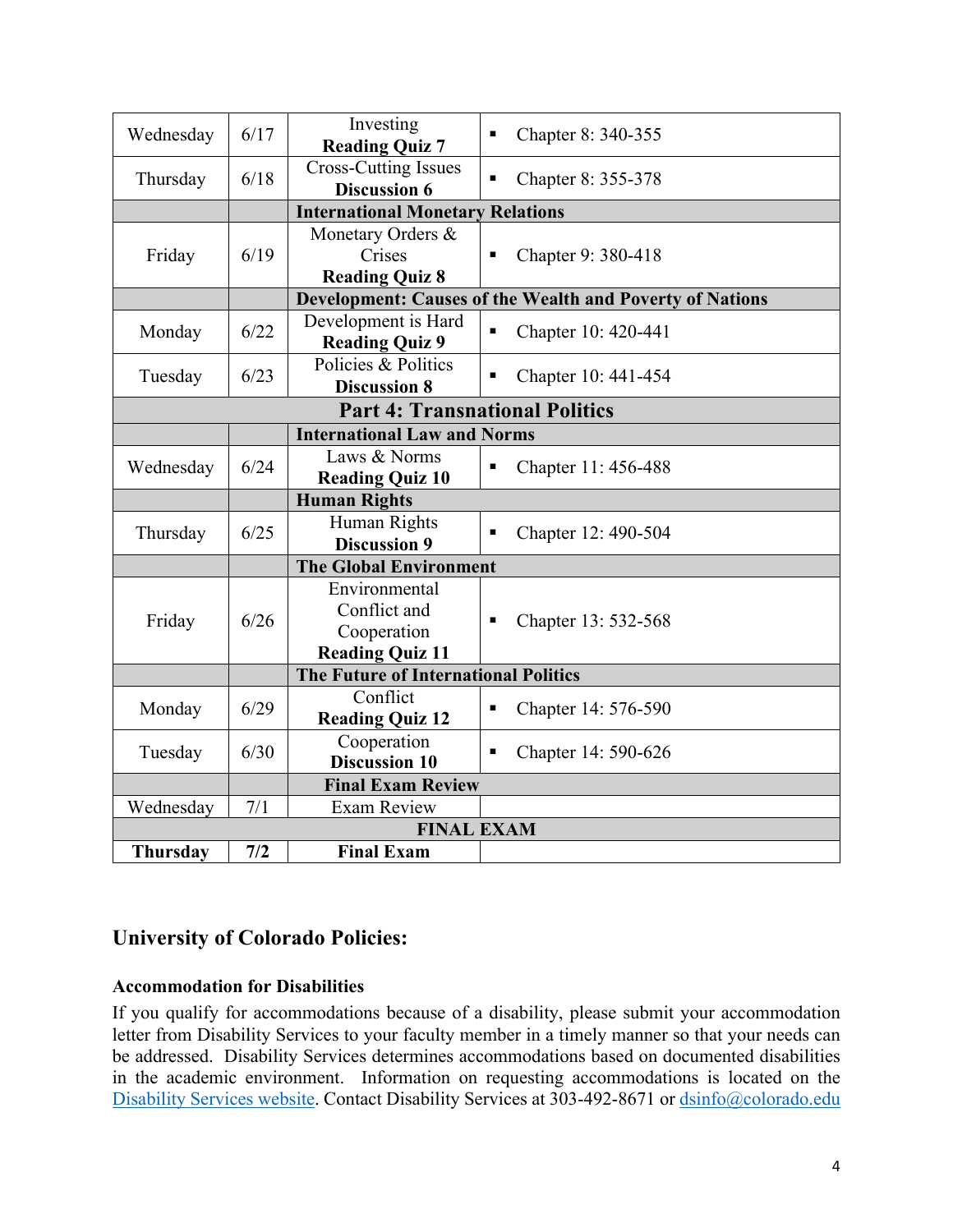for further assistance. If you have a temporary medical condition or injury, see Temporary Medical Conditions under the Students tab on the Disability Services website.

### **Classroom Behavior**

Students and faculty each have responsibility for maintaining an appropriate learning environment. Those who fail to adhere to such behavioral standards may be subject to discipline. Professional courtesy and sensitivity are especially important with respect to individuals and topics dealing with race, color, national origin, sex, pregnancy, age, disability, creed, religion, sexual orientation, gender identity, gender expression, veteran status, political affiliation or political philosophy. Class rosters are provided to the instructor with the student's legal name. I will gladly honor your request to address you by an alternate name or gender pronoun. Please advise me of this preference early in the semester so that I may make appropriate changes to my records. For more information, see the policies on classroom behavior and the Student Code of Conduct.

# **Honor Code**

All students enrolled in a University of Colorado Boulder course are responsible for knowing and adhering to the Honor Code. Violations of the policy may include: plagiarism, cheating, fabrication, lying, bribery, threat, unauthorized access to academic materials, clicker fraud, submitting the same or similar work in more than one course without permission from all course instructors involved, and aiding academic dishonesty. All incidents of academic misconduct will be reported to the Honor Code (honor@colorado.edu); 303-492-5550). Students who are found responsible for violating the academic integrity policy will be subject to nonacademic sanctions from the Honor Code as well as academic sanctions from the faculty member. Additional information regarding the Honor Code academic integrity policy can be found at the Honor Code Office website.

### **Sexual Misconduct, Discrimination, Harassment and/or Related Retaliation**

The University of Colorado Boulder (CU Boulder) is committed to fostering a positive and welcoming learning, working, and living environment. CU Boulder will not tolerate acts of sexual misconduct intimate partner abuse (including dating or domestic violence), stalking, protectedclass discrimination or harassment by members of our community. Individuals who believe they have been subject to misconduct or retaliatory actions for reporting a concern should contact the Office of Institutional Equity and Compliance (OIEC) at 303-492-2127 or cureport@colorado.edu. Information about the OIEC, university policies, anonymous reporting, and the campus resources can be found on the OIEC website.

Please know that faculty and instructors have a responsibility to inform OIEC when made aware of incidents of sexual misconduct, discrimination, harassment and/or related retaliation, to ensure that individuals impacted receive information about options for reporting and support resources.

### **Religious Holidays**

Campus policy regarding religious observances requires that faculty make every effort to deal reasonably and fairly with all students who, because of religious obligations, have conflicts with